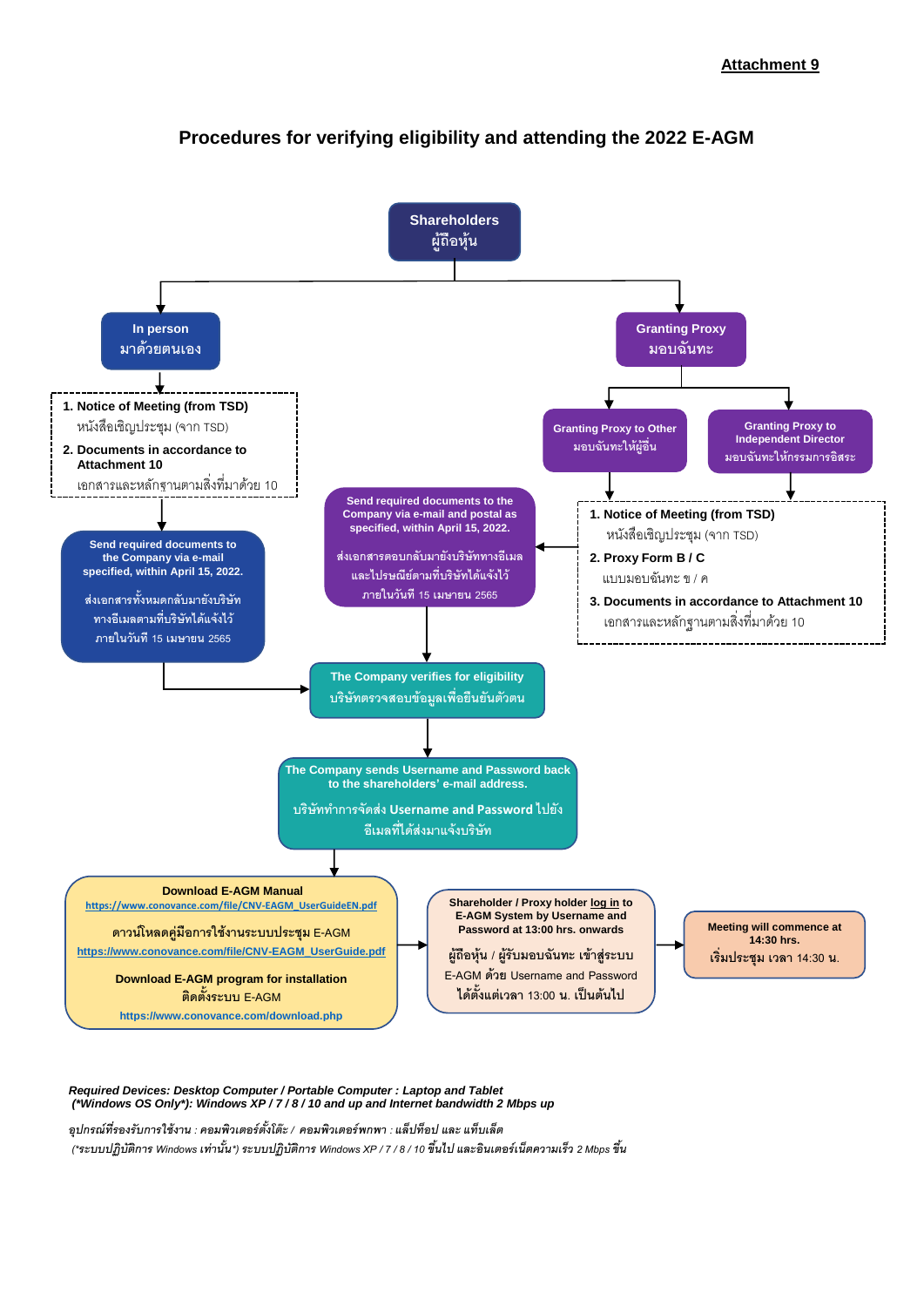The 2022 Annual General Meeting (AGM) of the Company will be held via teleconference through an online electronic application (E-AGM) only which will be conducted in accordance with the laws and regulations regarding an electronic meeting (E-Meeting). The Meeting agenda as per the invitation had been sent to all shareholders, details as per the following:

#### **Opening and conducting the meeting**

The Company will conduct the E-AGM in accordance with the Company's Articles of Association relating to shareholders' meeting in Attachment 11.

#### **If the shareholder is attending the Meeting:**

The shareholders must fill up their information in the Notice of Meeting Form and send it together with their signed proof of identity documents as shown in Attachment 10 to Company via **email: ir@lagunaresorts.com within Friday, April 15, 2022.** Upon verifying the shareholders' information according to the latest Record Date, the Company will then forward the Username and Password to the qualified shareholders (through the same email address that was used to contact the Company) for logging in to the E-AGM.

#### **If the shareholder would like to appoint a proxy to attend the Meeting:**

A shareholder may appoint a proxy to attend the Meeting and vote on his/her behalf by completing and signing, including affixing a duty stamp to, Proxy Form B. Foreign shareholders who appoint a custodian in Thailand to keep and safeguard their shares, can choose to use either Proxy Form B or Proxy Form C. Both Proxy Forms B and C are attached in Attachment 7. If a shareholder wishes to give a proxy to the Company's independent directors, that shareholder may appoint either

- 1. Mr. Vudhiphol Suriyabhivadh, or
- 2. Mr. Thongchai Ananthothai,

as a proxy. Their profiles are shown in Attachment 8. The Proxy Form, together with all documents as shown in Attachment 10, is to be submitted to the Company Secretary in advance via **email: [ir@lagunaresorts.com](mailto:ir@lagunaresorts.com)** and the **original documents must be mailed via post** to the Company's address at **No. 21/66 Thai Wah Tower 1, 22nd Floor, South Sathorn Road, Tungmahamek, Sathorn, Bangkok 10120** and must reach the Company within **Friday, April 15, 2022**. For your convenience, the Company will affix Baht 20 duty stamp on the proxy forms.